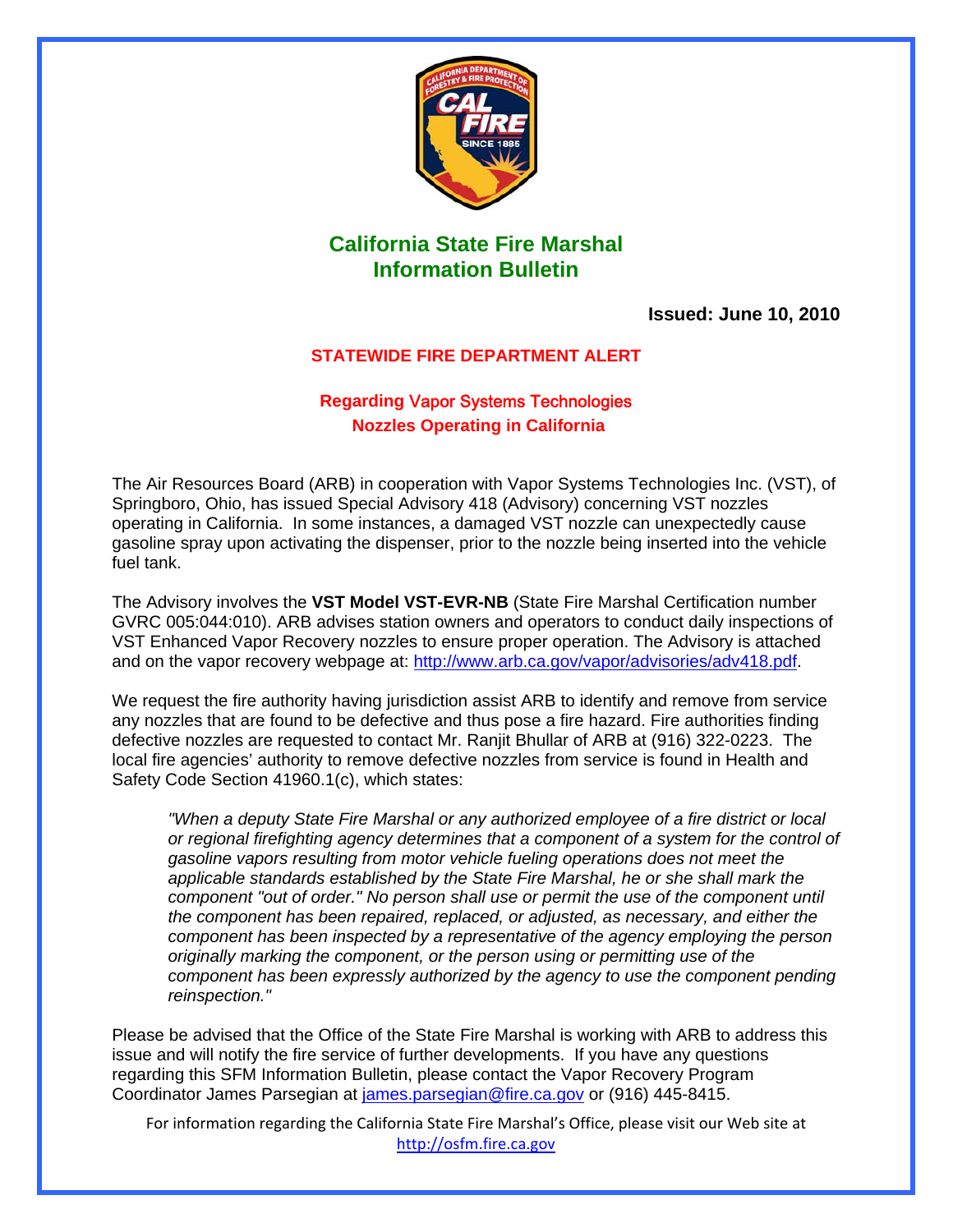California Environmental Protection Agency **Air Resources Board Special Advisory**

**Gasoline Dispensing Facility** 

**VST Nozzle Daily Check** 

**Number 418** May 28, 2010

## **VST Nozzles**

This advisory concerns all VST nozzles operating in California. In rare instances, a damaged VST nozzle can unexpectedly cause gasoline spray, upon activating the dispenser, prior to the nozzle being inserted into the vehicle fuel tank. The Air Resources Board (ARB) advises that all VST nozzles be **checked daily** by following the instructions included in **Form 1** of this Advisory. See Figure 1 for a diagram of the nozzle. Any nozzle which fails Check A or Check B, of **Form 1**, should be **removed immediately from service**.

**As a reminder,** for any hanging hardware components involved in a drive-off or subjected to customer abuse it is required that each individual component of the hanging hardware be **visually inspected and functionally tested** before the components can again be used for dispensing fuel. Prior to placing the component/s into service, use the appropriate equipment and follow the instructions specified in the Installation, Operation, and Maintenance Manual (IOM) Sections 10, 11 and 12 (as it relates to the latest revision of Executive Orders (EO) VR-203, VR-204 and VR-205) or IOM Sections 8, 9 and 10 (as it relates to the latest revision of EO VR-209).

## **Questions and Further Information:**

For questions regarding this advisory call at (916) 327-0900. For copies of the Executive Orders visit our website at:

- 1. [http://www.arb.ca.gov/vapor/eos/eo-vr203/eo-vr203.htm](http://www.arb.ca.gov/vapor/eos/eo%1Evr203/eo%1Evr203.htm)
- 2. <http://www.arb.ca.gov/vapor/eos/eo-vr204/eo-vr204.htm>
- 3. <http://www.arb.ca.gov/vapor/eos/eo-vr205/eo-vr205.htm>
- 4. <http://www.arb.ca.gov/vapor/eos/eo-vr209/eo-vr209.htm>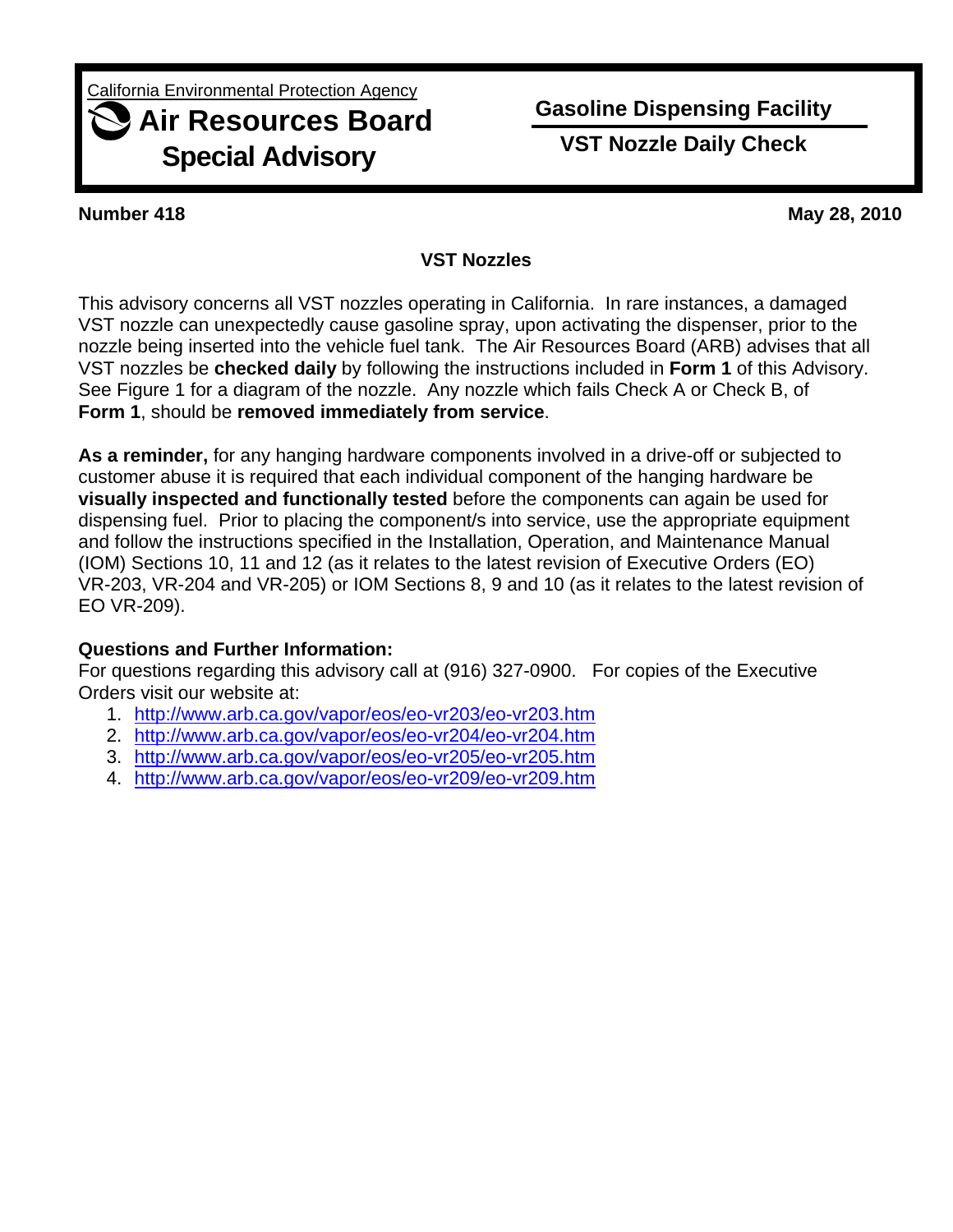| FORM 1                                                    |
|-----------------------------------------------------------|
| Daily Inspection and Function Checklist – for VST Nozzles |

|                | Fueling | Check A                                                                                                                                                                                                                                               |                                                                                       | Check B |      |  | Fueling                                                                              |                   | Check A |      | Check B |  |
|----------------|---------|-------------------------------------------------------------------------------------------------------------------------------------------------------------------------------------------------------------------------------------------------------|---------------------------------------------------------------------------------------|---------|------|--|--------------------------------------------------------------------------------------|-------------------|---------|------|---------|--|
|                | Point#  | Pass                                                                                                                                                                                                                                                  | Fail                                                                                  | Pass    | Fail |  | Point#                                                                               | Pass <sup>1</sup> | Fail    | Pass | Fail    |  |
|                |         |                                                                                                                                                                                                                                                       |                                                                                       |         |      |  |                                                                                      |                   |         |      |         |  |
|                |         |                                                                                                                                                                                                                                                       |                                                                                       |         |      |  |                                                                                      |                   |         |      |         |  |
|                |         |                                                                                                                                                                                                                                                       |                                                                                       |         |      |  |                                                                                      |                   |         |      |         |  |
|                |         |                                                                                                                                                                                                                                                       |                                                                                       |         |      |  |                                                                                      |                   |         |      |         |  |
|                |         |                                                                                                                                                                                                                                                       |                                                                                       |         |      |  |                                                                                      |                   |         |      |         |  |
|                |         |                                                                                                                                                                                                                                                       |                                                                                       |         |      |  |                                                                                      |                   |         |      |         |  |
|                |         |                                                                                                                                                                                                                                                       |                                                                                       |         |      |  |                                                                                      |                   |         |      |         |  |
|                |         |                                                                                                                                                                                                                                                       |                                                                                       |         |      |  |                                                                                      |                   |         |      |         |  |
|                |         |                                                                                                                                                                                                                                                       |                                                                                       |         |      |  |                                                                                      |                   |         |      |         |  |
|                |         |                                                                                                                                                                                                                                                       |                                                                                       |         |      |  |                                                                                      |                   |         |      |         |  |
|                |         |                                                                                                                                                                                                                                                       |                                                                                       |         |      |  |                                                                                      |                   |         |      |         |  |
|                |         |                                                                                                                                                                                                                                                       |                                                                                       |         |      |  |                                                                                      |                   |         |      |         |  |
|                |         | Inspected by: __________________Date: ___________ Inspected by: ________________<br>Date: <b>Date</b>                                                                                                                                                 |                                                                                       |         |      |  |                                                                                      |                   |         |      |         |  |
| <b>Check A</b> | 1)      |                                                                                                                                                                                                                                                       |                                                                                       |         |      |  |                                                                                      |                   |         |      |         |  |
|                | 2)      | Make sure dispenser is de-activated (do not turn on).<br>Lift the nozzle from the dispenser cradle without touching the lever.                                                                                                                        |                                                                                       |         |      |  |                                                                                      |                   |         |      |         |  |
|                | 3)      | Make sure hold open clip is disengaged.                                                                                                                                                                                                               |                                                                                       |         |      |  |                                                                                      |                   |         |      |         |  |
|                | 4)      | Point nozzle spout into a gasoline compatible container. Do not compress vapor<br>collection sleeve (VCS).                                                                                                                                            |                                                                                       |         |      |  |                                                                                      |                   |         |      |         |  |
|                | 5)      | Pull lever to make sure there is no spring tension.                                                                                                                                                                                                   |                                                                                       |         |      |  |                                                                                      |                   |         |      |         |  |
|                |         | If the lever has no spring tension (dead lever), the nozzle passes.                                                                                                                                                                                   |                                                                                       |         |      |  |                                                                                      |                   |         |      |         |  |
|                |         | fails.                                                                                                                                                                                                                                                | If the lever has spring tension (live lever i.e. same as dispensing fuel), the nozzle |         |      |  |                                                                                      |                   |         |      |         |  |
|                | 6)      |                                                                                                                                                                                                                                                       |                                                                                       |         |      |  | If Check A fails, tag out this Fueling Point and have the nozzle immediately         |                   |         |      |         |  |
|                |         |                                                                                                                                                                                                                                                       |                                                                                       |         |      |  | serviced or replaced. Reference nozzle installation or nozzle repair instructions in |                   |         |      |         |  |
|                | 7)      | the ARB Approved Installation, Operation, and Maintenance Manuals.<br>If Check A passes, proceed to Check B.                                                                                                                                          |                                                                                       |         |      |  |                                                                                      |                   |         |      |         |  |
|                |         |                                                                                                                                                                                                                                                       |                                                                                       |         |      |  |                                                                                      |                   |         |      |         |  |
| <b>Check B</b> | 1)      | While still pointing the nozzle spout in the gasoline compatible container and with<br>the dispenser de-activated, compress the vapor collection sleeve (VCS) by<br>pressing on the face seal, and confirm the lever has spring tension (live lever). |                                                                                       |         |      |  |                                                                                      |                   |         |      |         |  |
|                |         |                                                                                                                                                                                                                                                       |                                                                                       |         |      |  |                                                                                      |                   |         |      |         |  |
|                | 2)      |                                                                                                                                                                                                                                                       |                                                                                       |         |      |  | Then release the VCS and confirm the lever has no spring tension (dead lever).       |                   |         |      |         |  |
|                | 3)      | If lever goes live (when the VCS is compressed), and goes dead (when the VCS is<br>released), then the nozzle passes.                                                                                                                                 |                                                                                       |         |      |  |                                                                                      |                   |         |      |         |  |
|                | 4)      | If lever stays dead (when the VCS is compressed) or stays live (when the VCS is                                                                                                                                                                       |                                                                                       |         |      |  |                                                                                      |                   |         |      |         |  |
|                |         | released), then the nozzle fails.                                                                                                                                                                                                                     |                                                                                       |         |      |  |                                                                                      |                   |         |      |         |  |
|                | 5)      | If check B fails, tag out this Fueling point and have the nozzle immediately<br>serviced or replaced. Reference nozzle installation or nozzle repair instructions in                                                                                  |                                                                                       |         |      |  |                                                                                      |                   |         |      |         |  |
|                |         |                                                                                                                                                                                                                                                       |                                                                                       |         |      |  | the ARB Approved Installation, Operation, and Maintenance Manuals.                   |                   |         |      |         |  |
|                |         |                                                                                                                                                                                                                                                       |                                                                                       |         |      |  |                                                                                      |                   |         |      |         |  |